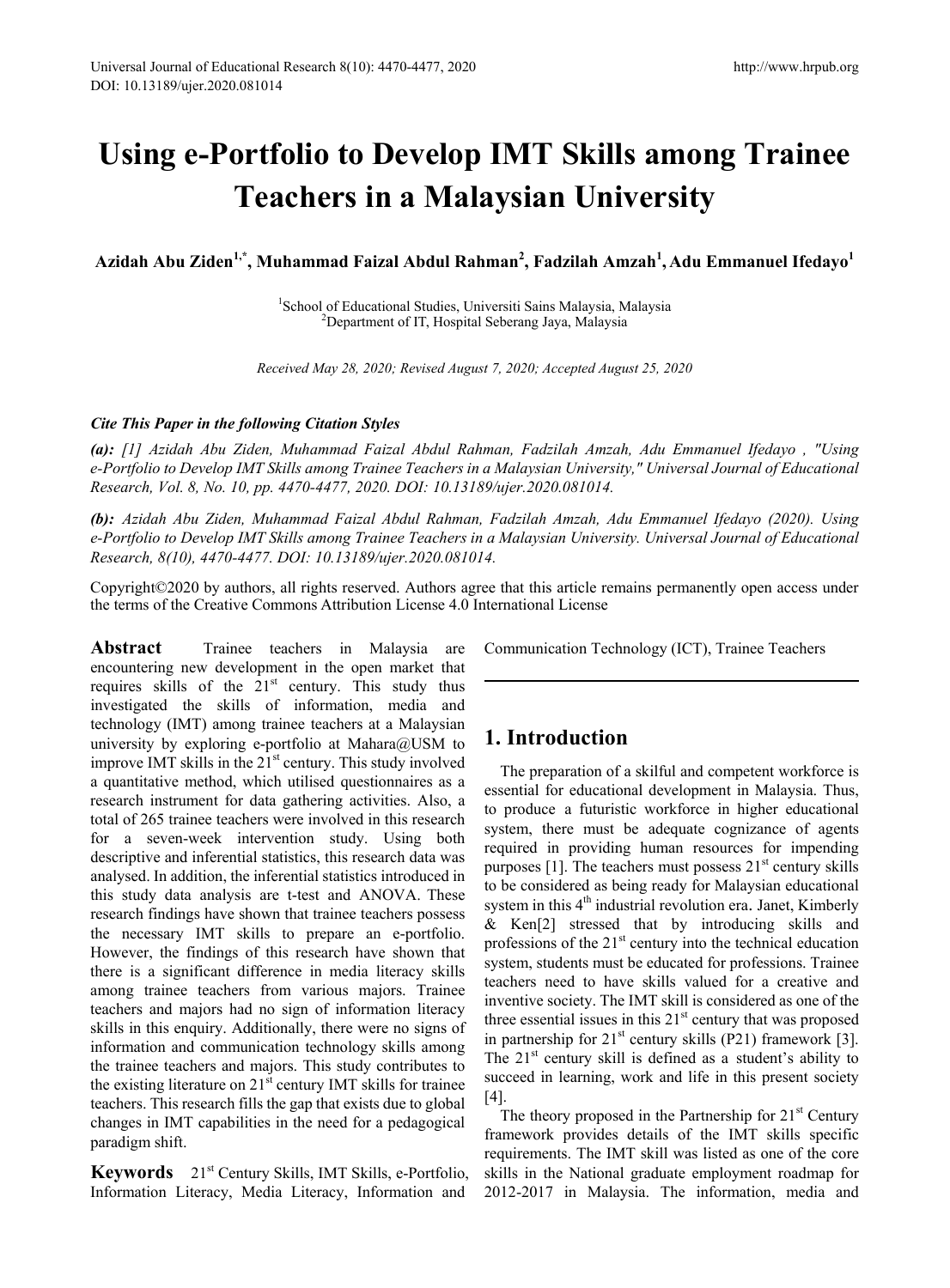technology skills involve three components, which are information literacy, media literacy with information, and communication technology skills. A country's citizens must be able to demonstrate a variety of practical skills relating to information, media and technology that will be useful in this  $21^{st}$  century [3]. The P21 framework is one of the elements addressing student outcomes in this  $21<sup>st</sup>$ century. In addition, the mastery of technology skills such as information literacy, media literacy and ICT literacy [5], digital age literacy [6], digital literacy skills [7] and so on demand learners to demonstrate various practical skills related to information, media. and technology.

In addition, these are crucial attributes in the  $21<sup>st</sup>$  century, with its technology and media-sufficient environment characterized by access to overwhelming amounts of information, radical growth of technological tools and the ability to collaborate and make individual contributions to an exceptional level [3]. This study considered technology proficiency in the capacity of pre-service teachers in a university in Malaysia towards using IMT skills to produce e-Portfolio (see Figure 1). This entails learners' abilities to access media and handle ICT tools accurately in the e-Portfolio. The digital media and ICT literacy require student's basic knowledge of ethical issues surrounding digital, media, and ICT use.

The global economy is highly impacted by skills in educational institutions. Hence, educational systems are moving towards 21<sup>st</sup> century skills for student's development to survive in this era. Also, teachers are the crucial agents that assist students in developing the IMT

skills. However, the IMT skills of teachers or trainee teachers have not been adequately addressed through research. Hence, this study explores the use of e-Portfolio to address trainee teacher' IMT skills preparedness for different teaching and learning scenarios.

#### **1.1. e-Portfolio**

Pitts & Lehner-Quam [8] recommended e-Portfolio practice as requiring additional research in various contexts. The e-Portfolio is a digital collection of artwork, artefact, paperwork and accomplishment of an individual, group, community, or institution [9]. For instance, Douglas [10] suggested that e-Portfolio reinforces the learning process, embraces a user-centric approach and prompts student's responsibility in education. Also, Douglas [10] further suggested that e-Portfolio is an integral part of Learning Management Systems (LMS) that allow students to obtain constructive feedback from peers and showcase achievements to multiple audiences. The e-Portfolio is a platform that students utilise to compile, organise and formulate digital presence across various types of media [11]. The e-Portfolio is widely utilised in higher education to help students develop critical thinking and problem-solving skills as well as to prepare learners for assessment, learning and employment [12]. The e-Portfolio has been considered as very germane towards students' learning. However, the Malaysian higher education system has not adequately addressed the e-Portfolio as one of the alternative assessment methods for teacher education.



welcome to mahara.jpg

e-Portfolio is a fully featured electronic portfolio system where you can:

- create journals
- · upload files
- embed social media resources from the web and
- collaborate with other users in groups

e-Porfolio is designed to support teaching and learning, acts as tool to reflect and serves as record/references.

Figure 1. Mahara@USM platform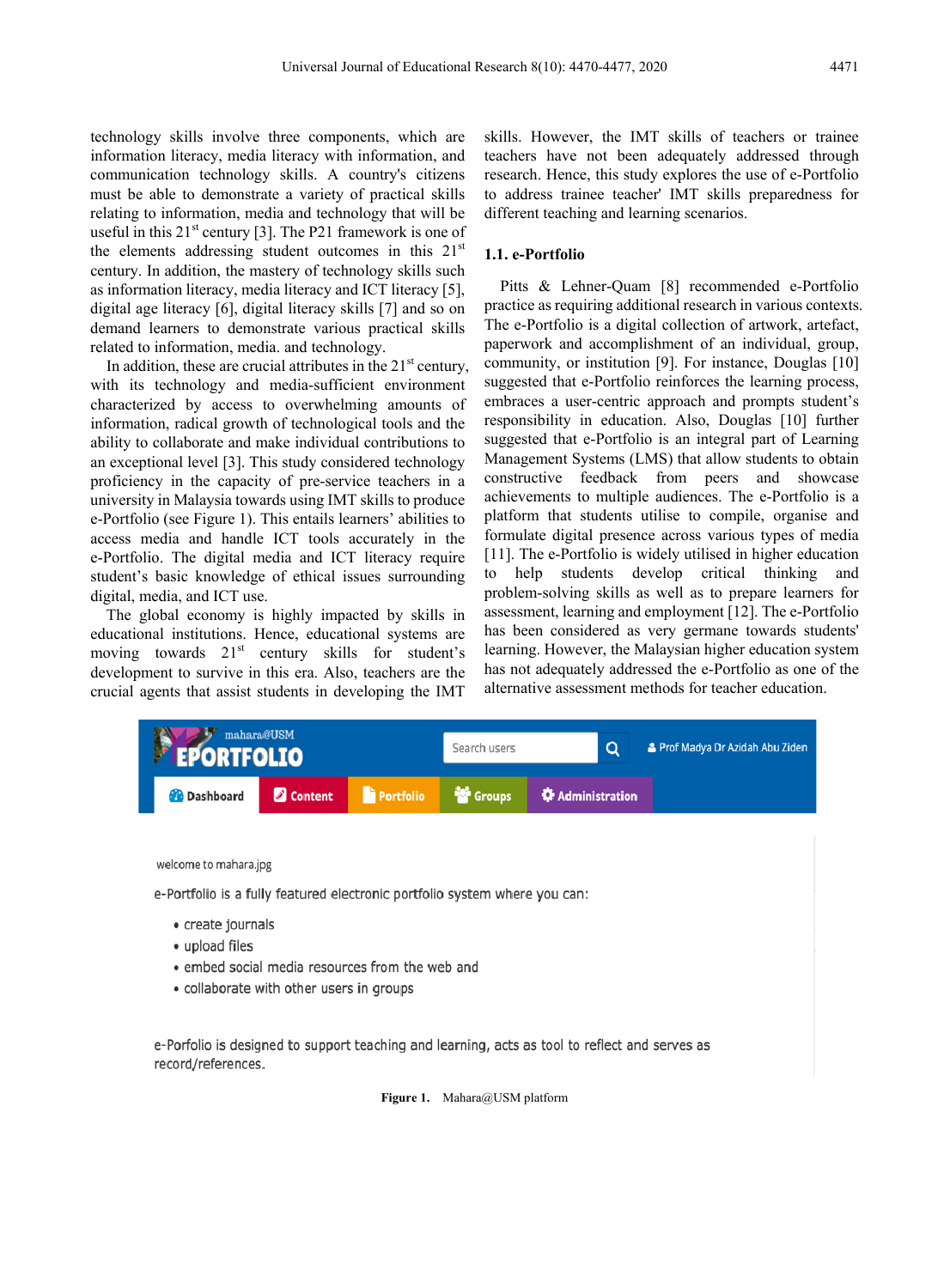#### **1.2. e-Portfolio for Trainee Teachers**

Some of the challenges affecting trainee teachers in this  $21<sup>st</sup>$  century are related to unemployment. Older Malaysian generation used to encourage youths to become teachers due to the job opportunities imbued in teacher education. Trainee teachers nowadays remain unemployed after graduation because of increasing unemployment. Hence, trainee teachers must possess adequate skills to secure jobs in this  $21<sup>st</sup>$  century. IMT skills are necessary for graduates and must be integrated into the higher education taught modules. The IMT skills are not mandatory in the curriculum. However, IMT skills are crucial for students in securing employment in multiple sectors [13]. Available research evidence regarding unemployment issues revealed that educational institutions must embed skills in curricula activities to improve future workforce [14][15][16].

#### **1.3. Information Media and Technology (IMT) Skills**

The  $21<sup>st</sup>$  century skills are crucial to many educational systems. Also, previous studies highlighted the importance of the  $21<sup>st</sup>$  century skills towards nurturing graduates for employment after graduation [17][2]. The Malaysian Ministry of Education plays an important part in preparing students, educators, schools and higher education institutions for higher level productivity [18]. The partnership for  $21<sup>st</sup>$  century skills [3] proposed a framework that illustrates the skills, knowledge and expertise for students to be competitive and excel in life. In particular, to excel in today's society, the students must learn vital skills in critical thought, problem-solving, teamwork, and collaboration.

The core issues of this framework are topics mastery, themes of the  $21^{st}$  century, learning,  $21^{st}$  century themes, learning, innovation, life, IMT and career skills. The work of Osman, Soh & Arsad [19] referred to as Malaysian 21<sup>st</sup> century skills instrument (M-21CSI) was developed to investigate whether the skills of the  $21<sup>st</sup>$  century are applicable to teaching and learning activities. The instrument was introduced to quantify the Malaysian skills of the  $21<sup>st</sup>$  century and consisted of modern age literacy, creative thought, strong leadership abilities, high competitiveness, and moral values. The skills of the  $21<sup>st</sup>$ century are known to be the basic skills required for thousands of learners to remain up to date in this new environment. Past empirical data has demonstrated that the teaching and learning capabilities of the  $21<sup>st</sup>$  century are suitable in educational institutions. Also, prior researches have focused on ICT with regards to  $21<sup>st</sup>$  century skills [20] [7] [21].

In the light of globalization, much attention has been given to this teaching of ICT and the incorporation of technology in instructional practices. The students must go beyond learning core subjects and prepare to acquire  $21<sup>st</sup>$ century skills in tertiary educational systems [22]. In this  $21<sup>st</sup>$  century, however, the incorporation of technology to

promote the learning of IMT skills by students remains moderate. Previous studies revealed that teachers often lack the knowledge to successfully integrate technologies for educational activities [23]. Littrell, Zagumny & Zagumny [24] research showed that there is limited utilisation of available technologies in schools. Technology and ICT methods are therefore not fully incorporated into classroom practices. Teachers must adopt emerging technology to make teaching and learning practices better [25]. Saveedra[26] claims that appropriate preparation is essential to the ability and skills of teachers to use computers for educational activities. However, professional development is fragmented without any focus on  $21<sup>st</sup>$  century skills [27].

This research focused on  $21<sup>st</sup>$  century IMT skills as an ability to be incorporated into the learning cycle of trainee teachers. This is to help graduates survive the workforce in Malaysia in the  $21<sup>st</sup>$  century. The skills of the  $21<sup>st</sup>$  century are vital to the success of students. Global competitiveness, increased technical exposure, digital knowledge and resources have enhanced the value of skills in the  $21<sup>st</sup>$ century [4]. Employees with inadequate skills in the  $21<sup>st</sup>$ century are now seen as burdening employers [4]. The skills of the  $21<sup>st</sup>$  century create new contextual capabilities that are useful for the future industrial revolution. This study provides insight into IMT skills and addresses open market issues for new teachers in Malaysia.

### **2. Research Methods and Design**

This study involves a cross-sectional quantitative method to investigate the IMT skills in Malaysia. This research respondents were trainee teachers from a Malaysian higher educational system. The purposive sampling technique was utilised in selecting  $3<sup>rd</sup>$  and  $4<sup>th</sup>$  year trainee teachers in a Malaysian higher educational system. Also, a total of 265 trainee teachers were involved in this study. The research instrument used was a researcher designed to adapt and implement issues relevant to IMT skills. The research tool was administered to allow respondents to provide answers on the variables being investigated, such as media literacy, information literacy and communication technology skills. Items of the research instrument have been adapted and adopted from a number of sources closely related to IMT in the  $21<sup>st</sup>$  century. The research instrument was made up of three sections and five sub-sections to address the elements of  $21<sup>st</sup>$  century IMT skills for students.

The trainee teachers were given an e-Portfolio project in this research. Also, the trainee teachers had a seven-week ultimatum to prepare e-Portfolios in Mahara@USM. The trainee teachers were instructed on various aspects of e-Portfolio such as micro-teaching videos, infographics, curriculum vitae, learning experiences and other technology-based activities. The Mahara@USM features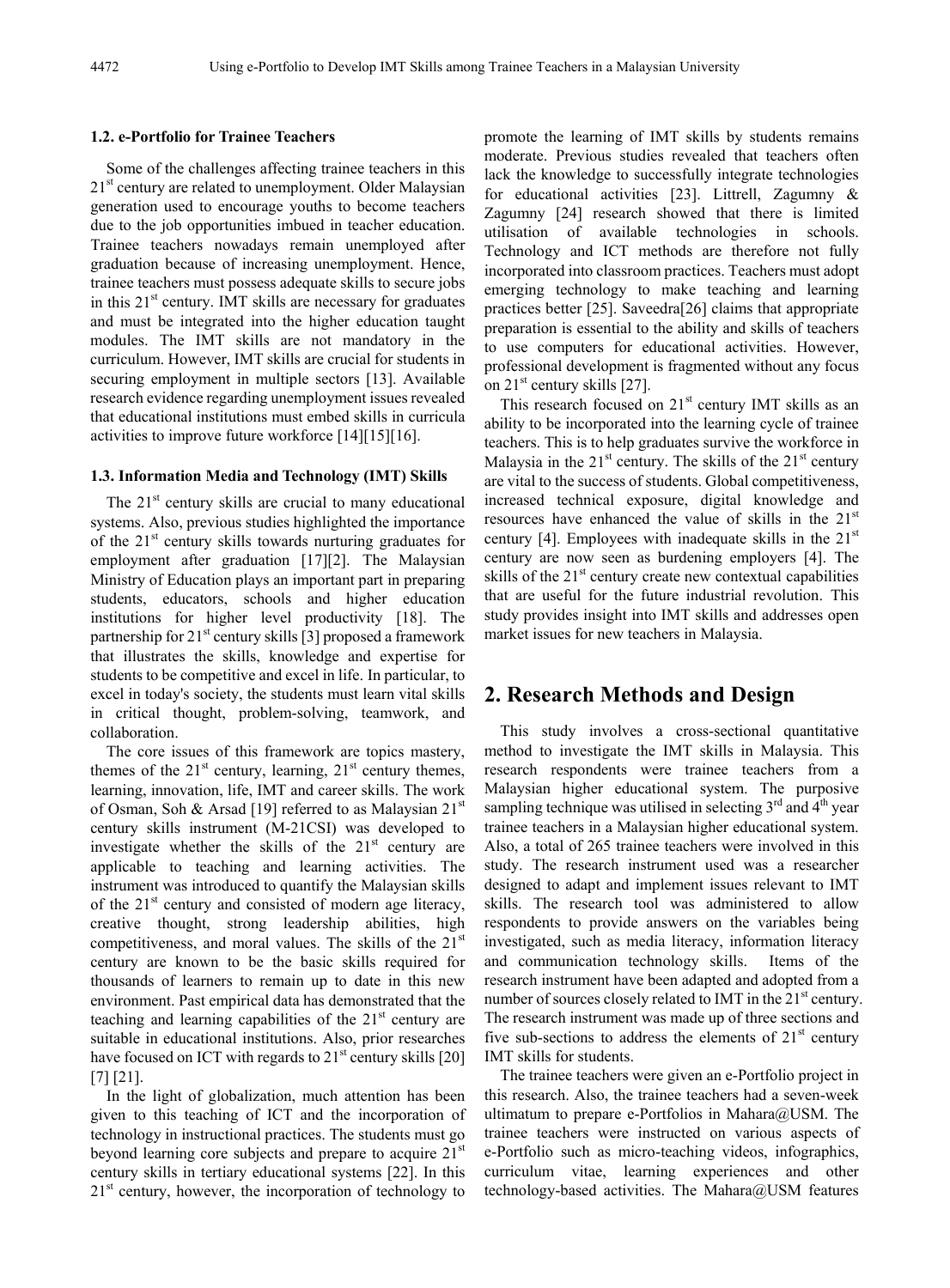include file repository, media artefacts, and compilation activities. At the end of the semester, all e-Portfolio was marked and evaluated by lecturers. In addition, the ethical issues in educational research were duly observed during data gathering activities. A pilot study was conducted and its result showed that this research instrument has high reliability to be utilised for data gathering. The research instrument was administered to respondents after six weeks of e-Portfolio task.

#### **2.1. Data Analysis**

Data analysis was conducted using the IBM SPSS version 21 statistical software. The module offered to trainee teachers was an elective course at the institution. The trainee teachers came from different majors such as teaching English to speakers of other languages (TESOL), arts, and sciences. The total respondents involved in this study were 178 (67.2%) female and 87 (32.8%), male. The main variables in this study are IMT skills possessed by trainee teachers in a Malaysian University. The IMT skills are made up of three main elements and each element has a sub-element. For instance, media literacy has sub-element like analyses and the creation of media products. Also, information literacy consists of access, evaluation, information use, and management. The information and

communication technology consists of technology application sub-element. Table 1 shows the calculated mean score of elements for each IMT skill. The mean score for all five sub-elements is varied between the range of 4.01 and 4.41. The highest mean score is the sub-element of media literacy skills, namely analyse media  $(M = 4.41)$ ,  $SD = .62$ ). The lowest mean score is the sub-element called create media products  $(M = 4.01, SD = .55)$ 

#### **2.2. Comparison between the Media Literacy Skills among Trainee Teachers for Different Majors**

H01a: There is no significant difference between the media literacy skills students possess in the creation of e-Portfolio for various majors

A one-way between-group analysis of variance (one-way ANOVA) was conducted to explore the trainee teachers' majors on media literacy skills. The respondents from this study were divided into three groups according to majors such as TESOL, sciences, and arts. Levene's test for homogeneity of variance was conducted and the significant value was  $p = .967 > 0.05$  as shown in Table 2. Thus, the homogeneity of variance assumption is not violated. The null hypothesis for the homogeneity assumption is retained and it reveals that there is no significant difference between the group's variances, as shown in Table 3.

| <b>IMT Skill Elements</b>                                    | Sub-Elements                       | N                 | Minimum           | Maximum           | Mean              | Std.<br>Deviation | <b>Skewness</b>   |            |
|--------------------------------------------------------------|------------------------------------|-------------------|-------------------|-------------------|-------------------|-------------------|-------------------|------------|
|                                                              |                                    | <b>Statistics</b> | <b>Statistics</b> | <b>Statistics</b> | <b>Statistics</b> | <b>Statistics</b> | <b>Statistics</b> | Std. Error |
| Media Literacy Skills                                        | Analyse Media                      | 265               | 1.00              | 6.00              | 4.41              | .62               | .080              | .085       |
|                                                              | Create Media Products              | 265               | 1.86              | 5.87              | 4.01              | .55               | .271              | .085       |
| <b>Information Literacy</b><br><b>Skills</b>                 | Access and Evaluate<br>Information | 265               | 2.00              | 6.00              | 4.27              | .63               | .297              | .085       |
|                                                              | Use and Manage<br>Information      | 265               | 2.32              | 6.00              | 4.41              | .61               | .378              | .085       |
| Information and<br>Communication<br><b>Technology Skills</b> | Apply Technology<br>Effectively    | 265               | 1.88              | 6.00              | 4.25              | .60               | .380              | .085       |

**Table 1.** Mean value and standard deviation using e-portfolio for IMT skills elements

**Table 2.** Descriptive Table for Media Literacy skills

| N              |     |        |                |            | 95% Confidence Interval for<br>Mean |                   | Min  | Max  |
|----------------|-----|--------|----------------|------------|-------------------------------------|-------------------|------|------|
|                |     | Mean   | Std. Deviation | Std. Error | Lower<br>Boundary                   | Upper<br>Boundary |      |      |
| <b>TESOL</b>   | 78  | 4.3294 | .51218         | .03491     | 4.2605                              | 4.3895            | 3.12 | 5.71 |
| <b>ARTS</b>    | 144 | 4.2199 | .53342         | .02390     | 4.1618                              | 4.2481            | 1.94 | 5.94 |
| <b>SCIENCE</b> | 43  | 4.1627 | .54229         | .05011     | 4.0608                              | 4.2618            | 3.12 | 5.71 |
| Total          | 265 | 4.2242 | .53184         | .01856     | 4.1875                              | 4.2703            | 1.94 | 5.94 |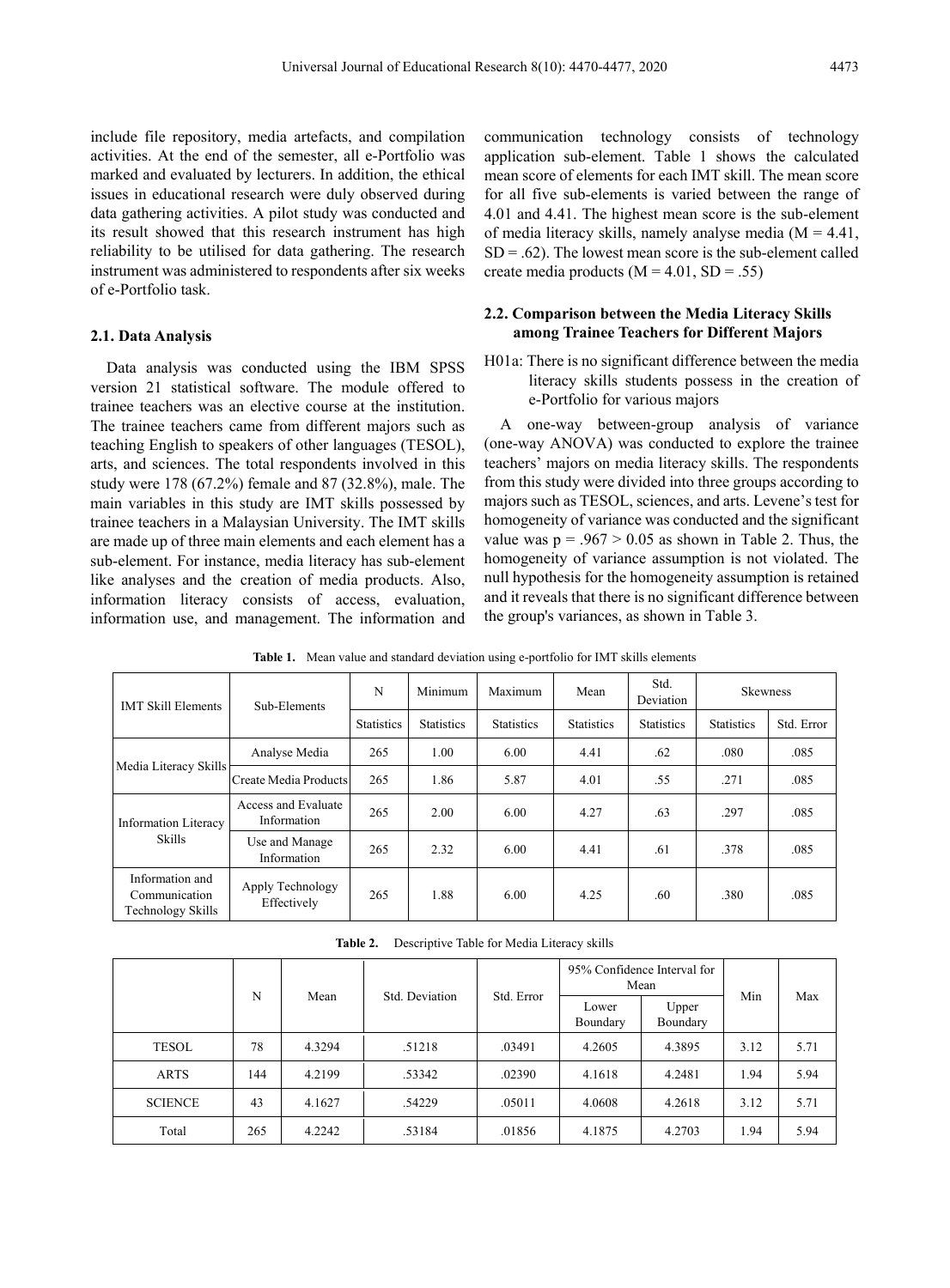|                   | Sum of<br>Squares | df  | Mean<br>Square | F     | Sig. |
|-------------------|-------------------|-----|----------------|-------|------|
| Between<br>Groups | 2.851             |     | 1.425          | 5.080 | .006 |
| Within Groups     | 229.087           | 263 | .270           |       |      |
| Total             | 231.930           | 262 |                |       |      |

**Table 4**. ANOVA Table for Media Literacy

Table 4 shows the analysis for media literacy whereby there is a statistically significant difference at the  $p < .05$ level in the score for the three majors on media literacy skills elements, F  $(2, 818) = 5.09$ , p = .006. Thus, the hypothesis is rejected. Post-hoc comparison using Tukey HSD test (see Table 5) indicated that the mean between TESOL, science and arts score revealed a significant difference.

**Table 5.** Post-hoc test using Tukey HSD for Media Literacy skills

| (I) Major      | (J) Major      | Mean Difference (I-J) | Std. Error | Sig. |
|----------------|----------------|-----------------------|------------|------|
| <b>TESOL</b>   | <b>SCIENCE</b> | $.12048*$             | .04331     | .016 |
|                | <b>ARTS</b>    | $.16758*$             | .06149     | .017 |
| <b>SCIENCE</b> | <b>TESOL</b>   | $-.12057*$            | .04329     | .018 |
|                | <b>SRTD</b>    | .04700                | .05517     | .669 |
| <b>ARTS</b>    | <b>TESOL</b>   | $-.16766*$            | .06154     | .017 |
|                | <b>SCIENCE</b> | $-.04711$             | .05517     | .670 |

## **2.3. Comparison between the Information Literacy Skills among Trainee Teachers for Different Majors**

H01b: There is no significant difference between the information literacy skills possessed by the students for different majors in developing e-Portfolio.

The information literacy skills and different majors variables result showed that there was statistically no significant difference at  $p > .05$  level. Also, the score derived from three majors on information literacy: F (2,  $818$ ) = .897, p = .408 is shown in Table 6. Thus, the hypothesis was not rejected. Levene's test (see Table 7) for homogeneity of variance was conducted and the significant value is  $p = .812 > 0.05$ . Hence, the homogeneity of variance assumption is not violated, as shown in Table 8. The posthoc test is not necessary since there was no significant difference for the three majors on information literacy variable.

The information literacy skills and different major variables, there was statistically no significant difference at the  $p > .05$  level in the score for the three majors on information literacy:  $F(2, 818) = .897$ ,  $p = .408$  as shown in Table 6. Thus, the hypothesis was not rejected. Levene's test (see Table 7) for homogeneity of variance was conducted and the significant value is  $p = .812 > 0.05$ . Hence, the homogeneity of variance assumption is not violated. The posthoc test is not necessary since there was no significant difference for the three majors on information literacy variable.

| N            |     | Mean   | Std. Deviation | Std. Error | 95% Confidence Interval for Mean |                       |      |      |
|--------------|-----|--------|----------------|------------|----------------------------------|-----------------------|------|------|
|              |     |        |                |            | Lower Boundary                   | <b>Upper Boundary</b> | Min  | Max  |
| <b>TESOL</b> | 78  | 4.3803 | .54354         | .03716     | 4.3070                           | 4.4535                | 2.87 | 5.88 |
| Arts         | 144 | 4.3299 | .57268         | .02577     | 4.2791                           | 4.3805                | 2.17 | 6.00 |
| Science      | 43  | 4.3011 | .55629         | .05233     | 4.1969                           | 4.4048                | 3.28 | 6.00 |
| Total        | 265 | 4.3390 | .56292         | .01965     | 4.3004                           | 4.3777                | 2.19 | 6.00 |

**Table 6.** Descriptive Table for Information Literacy skills

**Table 7.** Test of Homogeneity of Variances for Information Literacy Skills

| $L$ evene's<br><b>Statistics</b> | LO <sub>3</sub><br>dfl | df2 | $\sim$<br>Sig           |
|----------------------------------|------------------------|-----|-------------------------|
| .209                             |                        | 263 | 01 <sup>2</sup><br>.012 |

|                | Sum of Squares | df  | Mean Square |      | Sig. |
|----------------|----------------|-----|-------------|------|------|
| Between Groups | .568           |     | .284        | .897 | .408 |
| Within Groups  | 259.274        | 263 | .317        |      |      |
| Total          | 259.843        | 264 |             |      |      |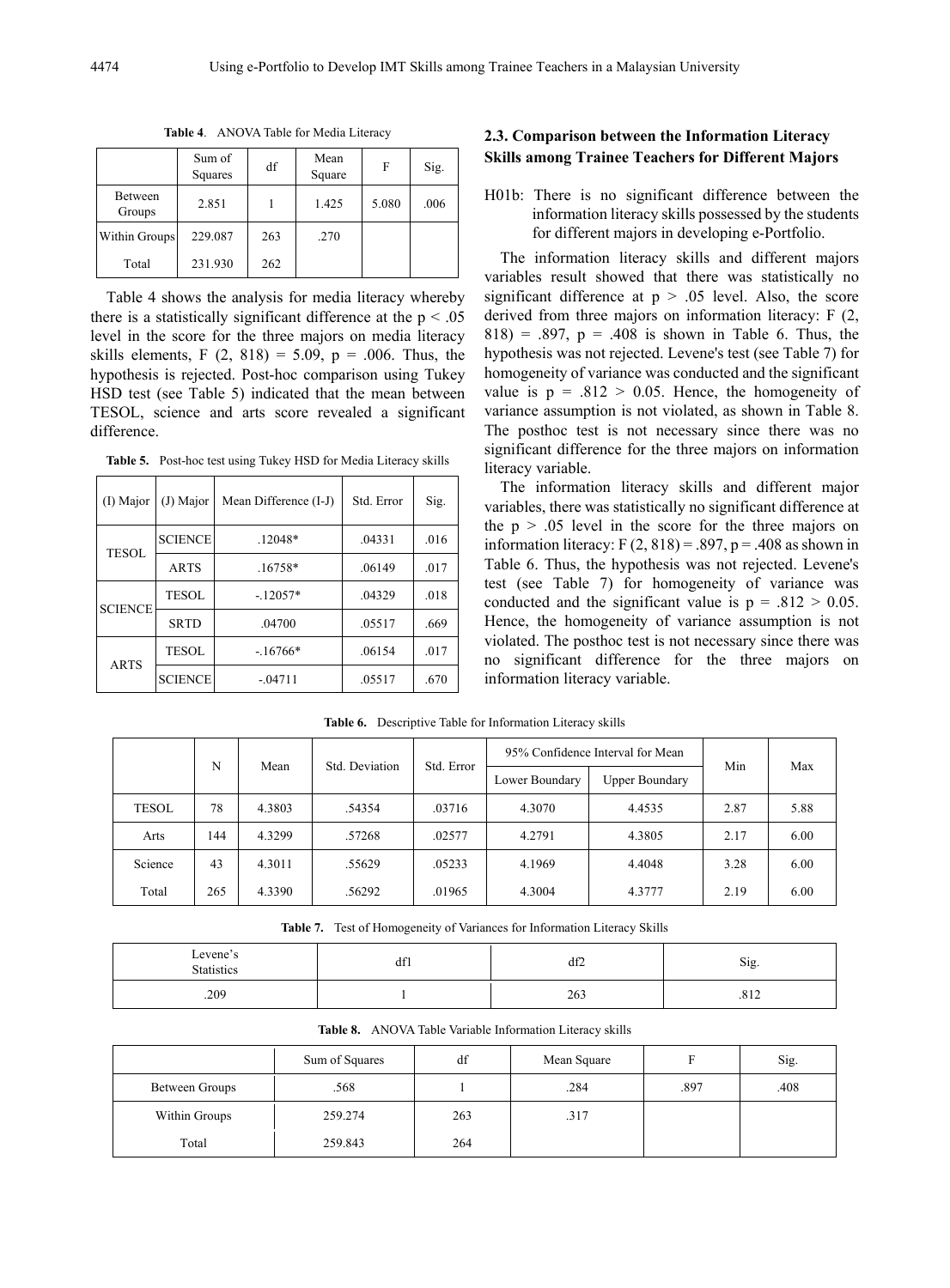#### **2.4. Comparison between the ICT Skills among Trainee Teachers in Different Majors**

 $H0<sub>1c</sub>$ : There is no significant difference between the information and communication technology skills possessed by the students for different majors in developing e-Portfolio.

The result in Table 9 shows Levene's test for homogeneity of variance, which was conducted on information and communication technology skills. The significant value was  $p = .458 > 0.05$ . Thus, the homogeneity of variance assumption is not violated. The null hypothesis for homogeneity assumption is retained and it shows that there is no significant difference between the group's variances. (see Table 10). The results showed that information and communication technology (ICT) skills among trainee teachers are similar despite some disparities in majors.

**Table 9**. Test of Homogeneity of Variances on Information and Communication Technology Skills

| Levene's<br><b>Statistics</b> | ١M  | Sig. |  |
|-------------------------------|-----|------|--|
| 702                           | 263 | .458 |  |

**Table 10.** Descriptive Table for Information and Communication Technology Skill

| N            |    | Std.       | Std.      | 95% Confidence<br>Interval for Mean |        |                                   |            |
|--------------|----|------------|-----------|-------------------------------------|--------|-----------------------------------|------------|
|              |    | Mean       | Deviation | Error                               | Lower  | Upper<br><b>Boundary Boundary</b> | Min Max    |
| <b>TESOL</b> | 78 | 4.4159     | .55168    | .03771                              | 4.3416 | 4.4902                            | 3.41 6.00  |
| Arts         |    | 144 4.4272 | .61196    | .02753                              | 4.3731 | 4.4813                            | 2.53(6.00) |
| Science      | 43 | 4.2856     | .57716    | .05429                              | 4.1780 | 4.3932                            | 3.41 5.88  |
| Total        |    | 265 4.4048 | .59330    | .02071                              | 4.3641 | 4.4454                            | 2.53 6.00  |

Information and communication technology skills with different major variables did not have a statistically significant difference at  $p > .05$  level. The score for the three majors on information and communication technology skills are: F  $(2, 818) = 2.681$ , p = .068 (see Table 11). Thus,  $H0<sub>1c</sub>$  was not rejected. The post-hoc test is not necessary as there was no significant difference in the information literacy variable for the three majors. There was no significant difference between the three majors on information and communication technology skills.

**Table 11.** ANOVA Table for Information and Communication Technology Skills

|                      | Sum of<br>Squares | df  | Mean<br>Square | F     | Sig. |
|----------------------|-------------------|-----|----------------|-------|------|
| Between<br>Groups    | 1.879             |     | .940           | 2.681 | 0.68 |
| <b>Within Groups</b> | 2.86.760          | 263 | .351           |       |      |
| Total                | 288.639           | 264 |                |       |      |

# **3. Findings**

This study explored the IMT skills of trainee teachers with three main elements and every element consist of sub-elements as follows:

- (a) media literacy skills
	- (i) analyse media
	- (ii) create media products,
- (b) information literacy skills (i) access and evaluate information (ii) use and manage information,
- (c) information communication technology (i) apply technology effectively.

The highest mean score for IMT skills was recorded on the media analysis element. However, the lowest mean score emerged from creating media products element. This result shows that trainee teachers have higher skills in media analysis than other IMT abilities. The earlier part of the course in this study involved trainee teachers' interaction with various technology-based apps. During this phase, the students' task was to analyse various apps and tools. This is the reason why the media analysis component has a higher score compared to other IMT skills.

The study findings indicate that there is a significant difference between teaching English to speakers of other languages (TESOL), science and arts trainee teachers on media literacy skills. The difference was shown between TESOL, science and arts trainee teachers with TESOL having the highest mean score. However, science and arts trainee teachers did not differ significantly from each other. Also, the findings show that there is no significant difference between the sub media literacy skills, which consist of media analysis and create media product elements. The reason for the no significant difference on media literacy is due to trainee teacher's exposure to multimedia contents activities.

In addition, there are no other courses that integrate ICT creating and developing skills in their courses. Hence, this research revealed that trainee teachers have inadequate time to explore teaching materials in this course. These research findings are in parallel with Rizal, Setiawan & Rusdiana [27] study, which showed that the trainee teachers are presented with assignments only in Microsoft word with PowerPoint format. However, both formats do not help trainee teachers in creativity and multimedia development.

This study findings show that students in TESOL possess higher media literacy skills than the other two majors in this research. This finding emanates from TESOL students' minor module in multimedia, which is offered at a very early stage in the university.

## **4. Discussion**

This study began with the need to explore trainee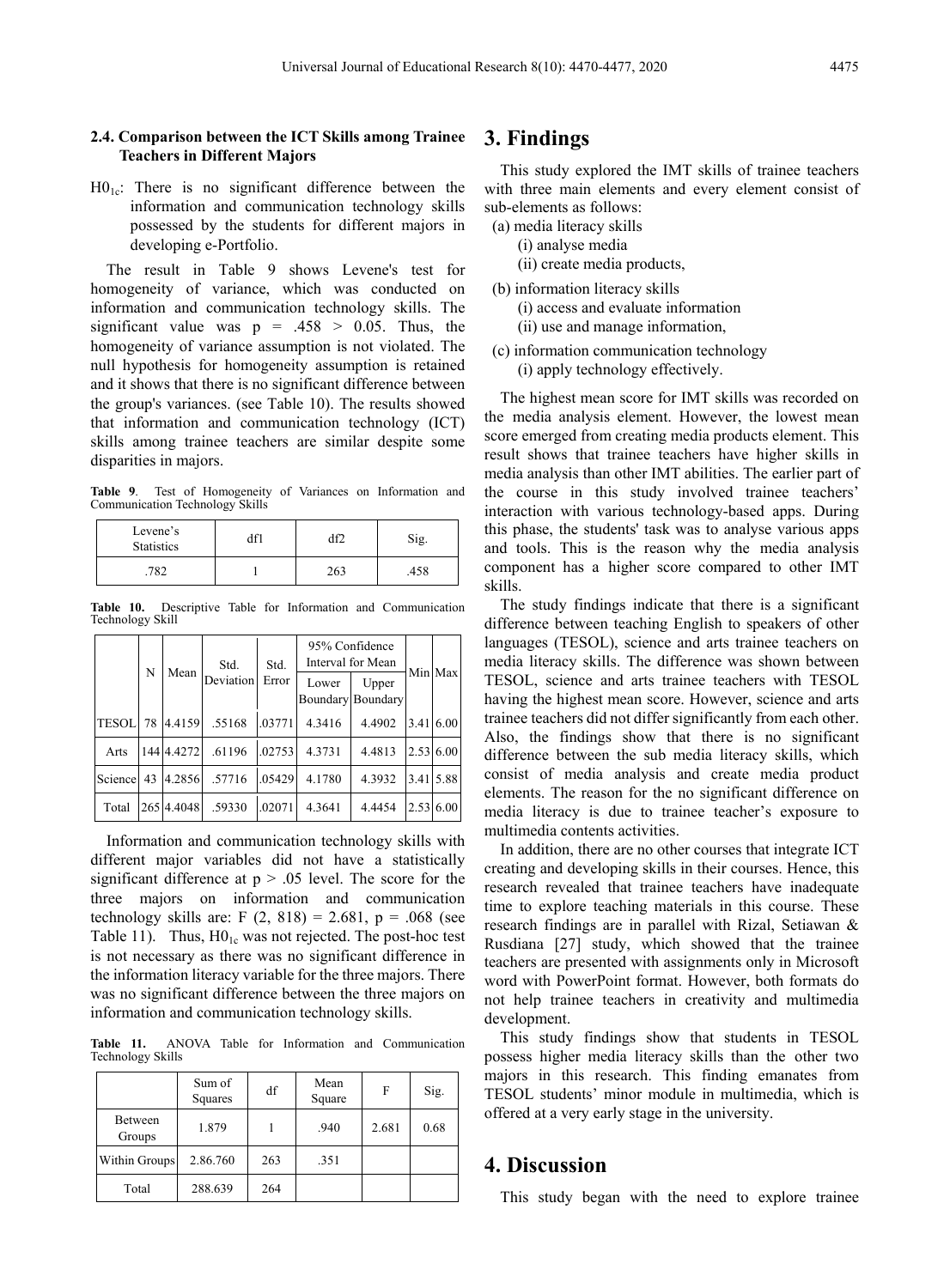teachers' information media and technology (IMT) skills based on a  $21<sup>st</sup>$  century framework. This is necessary to prepare trainee teachers for employment after graduation in Malaysia. The IMT skills were required to produce an e-Portfolio in an ICT course. Also, the respondents were required to respond to questionnaire items with a 6-week ultimatum after producing an e-Portfolio. This study was conducted with the intention of embedding the  $21<sup>st</sup>$  century skills into trainee teachers for future employers. In developing an e-Portfolio the trainee teachers were expected to use IMT skills to create a comprehensive e-Portfolio as well as the embedding element of creativity to attract future employer. Advancement in ICT not only reshaped the traditional settings of learning. ICT progress monitors student imagination and the application of various pedagogical approaches [28]. Thus, this study was conducted to fill three gaps in literature such as (a) employment skills that concern career path of graduates (b) research on 21<sup>st</sup> century IMT skills specifically for trainee teachers and (c) pedagogical paradigm shift in learning due to changes in  $21<sup>st</sup>$  century.

This research contributes to two main issues, which are (a) the body of knowledge of  $21<sup>st</sup>$  century skills and (b) trainee teachers IMT skills. The main elements for the IMT skills according to P21 are (a) media literacy skills (b) information literacy skills with (c) information and communication technology. This study contributes to the body of knowledge in  $21<sup>st</sup>$  century skills and extends the pedagogical learning paradigm. Also, this research explains the new paradigm of learning in the  $21<sup>st</sup>$  century. The framework on partnership in  $21<sup>st</sup>$  century skills contributes to the exploration of trainee teacher's workforce in this fourth industrial revolution.

Integrating IMT literacy into the curriculum has shown that TESOL trainee teachers have significant media literacy skills compared to students of science and the arts. When guiding trainee teachers from different departments, the instructor did not resort to any specific methods. The instructor also employed a holistic approach in facilitating the development of the e-portfolio. However, the outcome needs to be further explored in order to know why there is a significant difference between majors.

There is an emergence used of technologies in the workplace and educational establishment for managing media resources [7]. The IMT skills entail critical evaluation of information and media contents, which must be given more attention in this  $21<sup>st</sup>$  century. Hence, the additional focus must be geared towards developing teacher's knowledge, ability, media, and technology.

# **5. Conclusions**

This study investigated the IMT skills possessed by trainee teachers in a Malaysian university. This research is necessary to explore trainee teachers' 21<sup>st</sup> century skills for

the workplace environment. However, this study focused only on the IMT abilities proposed by the partnership of  $21<sup>st</sup>$  century skills (P21) framework. Thus, this study recommends the use of other frameworks to understand trainee teachers' digital literacy for Education 4.0. This study contributes to the impact of  $21<sup>st</sup>$  century skills research in Malaysia. Previously in Malaysia, graduates in the educational field used to secure employment easily after graduation. However, securing teaching jobs for graduates has become difficult nowadays. Thus, higher educational establishments must consider the urgency in providing adequate  $21<sup>st</sup>$  century skills for trainee teachers to empower graduates in securing jobs after graduation in this technologically advanced era.

# **Acknowledgments**

This research is funded by Universiti Sains Malaysia Bridging Grant 2018 (304.PGURU.6316207).

# **REFERENCES**

- [1] Triki, N. M. M. (2010). A critical assessment of the technical and vocational education and training programme for the Libyan chemical industry. Edinburgh Napier University. Retrieved from http://researchrepository.napier.ac.uk/4280/. 2010
- [2] Janet, B. B., Kimberly, A. G., & Ken, K.. Up to the Challenge: The Role of Career and Technical Education and 21st Century Skills in College and Career Readiness. U. S.: Career Technical Education Consortium and Partnership for 21st Century Skills. 2010
- [3] The Partnership for 21st Century Skills. IMT skills. Retrieved June 16, 2018, fromhttp://www.p21.org/about-us /p21-framework/266-life-and-career-skills. 2018
- [4] Trilling, B., & Fadel, C. 21st Century Skills: Learning for Life in Our Times. Jossey-Bass. John Wiley & Sons. Retrieved from http://www.hrdcentral.com/21st-century-ski lls-learning-for-life-in-our-times.html/. 2009
- [5] Partnership for 21st Century. 21st Century Skills, Education & Competitiveness: A Resource and Policy Guide. Retrieved from http://wieettassessment.pbworks.com/f/21st CenturySkillsEducationandCompetitivenessGuide.pdf 2008
- [6] Lemke, Cheryl. enGauge 21st Century Skills: Digital Literacies for a Digital Age. 2002
- [7] Kivunja, C. Do You Want Your Students to Be Job-Ready with 21st Century Skills? Change Pedagogies: A Pedagogical Paradigm Shift from Vygotskyian Social Constructivism to Critical Thinking, Problem Solving and Siemens' Digital Connectivism. International Journal of Higher Education, 3(3), 81–91. doi:10.5430/ijhe.v3n3p81. 2014
- [8] Pitts, W., & Lehner-Quam, A. Engaging the Framework for Information Literacy for Higher Education as a Lens for